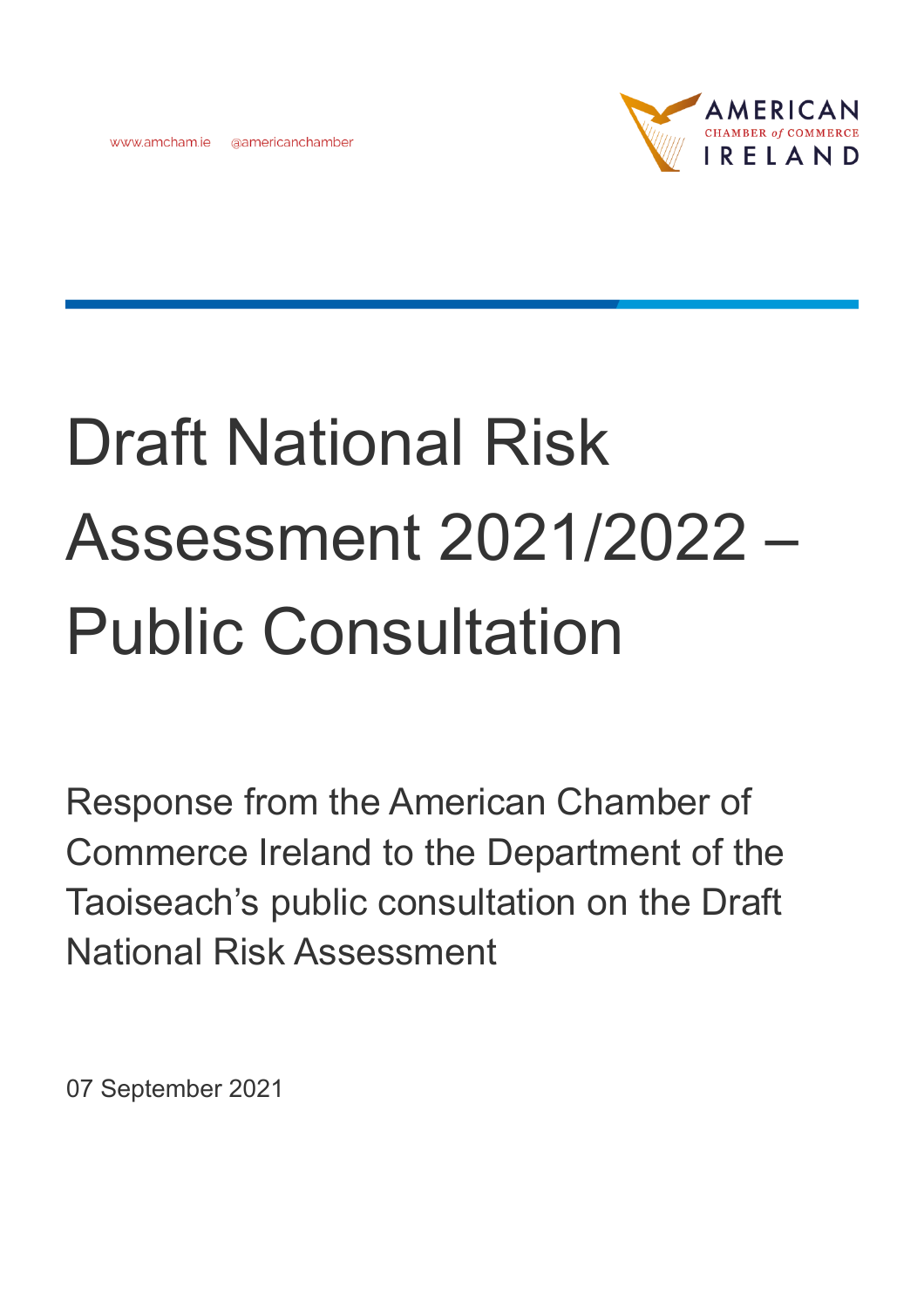

The American Chamber of Commerce Ireland ('AmCham') is the leadership voice of US business in Ireland. Our mission is to strengthen the transatlantic business community through advocacy and networking with purpose. AmCham membership includes US companies operating from Ireland, Irish companies expanding in the US and organisations with strong bilateral links between Ireland and the US.

AmCham welcomes the opportunity to comment on the draft National Risk Assessment, and we welcome the updating of the consideration of risks to the Irish economy.

## Question 1: Are there other significant risks that you feel should be included under the categories listed below?

Overall, the draft report aligns with AmCham's opinions regarding the risks facing Ireland. In response to Question 1 of the consultation, AmCham is of the view that largely the correct strategic risks have been identified.

AmCham is of the view, however, that recovery and future protection of air connectivity should be considered as a risk for inclusion in the draft National Risk Assessment. The pandemic has significantly affected many sectors from hospitality to aviation. Ireland is home to many multinational organisations and air connectivity has traditionally been important for both business and tourism. As outlined in AmCham's '2020 US-Ireland Business Report' report, Ireland is the 9th largest source of inward investment to the US, with 110,000 people employed by Irish companies in the US.<sup>1</sup> US companies in Ireland invest €5.3 billion each year on capital expenditure, employ 180,000 people and indirectly support a further 144,000 jobs in the Irish economy.

<sup>&</sup>lt;sup>1</sup> AmCham's Business Report, available: **Blog 2 — [AmCham Business Report](https://www.amchambusinessreport.com/economic-report)**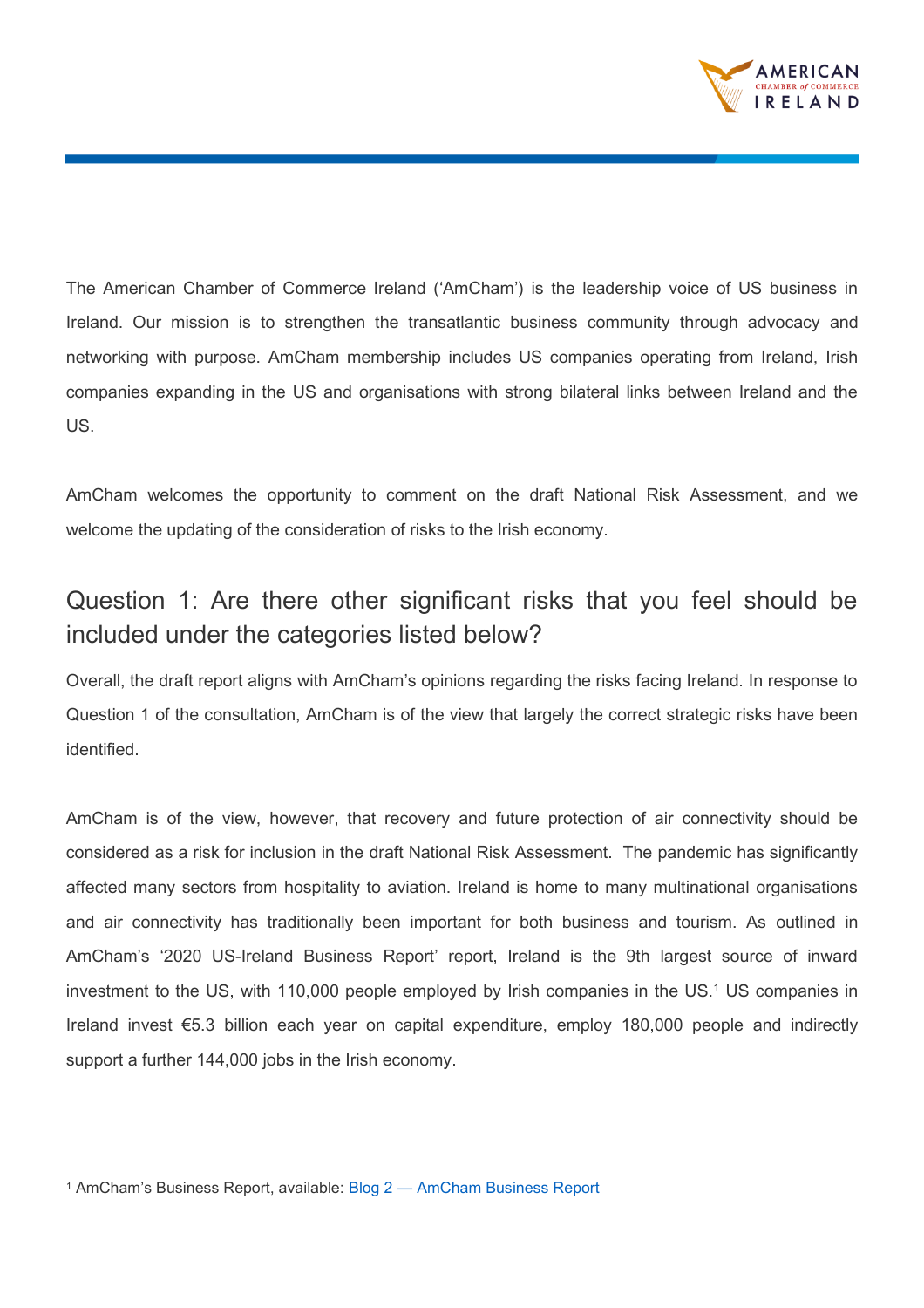

According to an OECD report, Ireland is fifth in the world for the export of COVID-19 related products and services.<sup>2</sup> Ireland's open economy is supported by global links, and air connectivity is important for trade, business, and personal links to Ireland's diaspora. Ireland proved to be a reliable partner for global businesses managing complex global supply chains throughout the pandemic. This was not without it challenges during the early phases of the pandemic. With a potential shift away from diversified global supply chains in an attempt to simplify logistics, Ireland must consider any future factors that could disrupt the movement of goods and services in terms of cost and reputation.

AmCham's members consistently raise the importance of transatlantic routes and connections between Ireland and European hubs in terms of business and in relation to connecting them with key markets. Ensuring a return of air connectivity to the greatest extent as soon as possible would be beneficial in supporting businesses in Ireland. As outlined in AmCham's response to the Department of Public Expenditure and Reform's consultation on the National Development Plan, prior to the COVID-19 pandemic, Ireland has over 200 weekly flights to destinations in the US, with connections to over 200 global destinations available through Dublin Airport.<sup>3</sup> Ireland also acts as an important gateway to the European Union for transatlantic business. As Ireland begins to recover from the impact of the pandemic, the resumption, and expansion of capacity for travel in relation to transatlantic, EU, and global connectivity must be a priority. It will be necessary for significant capital investment to be provided for the aviation sector to ensure Ireland provides the required levels of connectivity to support businesses in Ireland and not have adverse impacts on inward investment.

The need to protect the aviation sector and air connectivity, both in a manner which connects businesses with foreign markets, including new markets, and safeguards and enhances tourism in Ireland moving forward is of the utmost importance. The recovery of these sectors, and the examination of measures to protect them should another global crisis arise, constitute a significant risk.

<sup>2</sup> <https://irishadvantage.us/irelands-economic-contribution-to-the-us/>

<sup>3</sup> AmCham's submission to the Department of Public Expenditure and Reform's consultation on the National Development Plan, available [American-Chamber-NDP-Review-Submission\\_1.pdf \(amcham.ie\)](https://www.amcham.ie/Amcham/media/SiteMedia/Board%20of%20Directors/American-Chamber-NDP-Review-Submission_1.pdf?ext=.pdf)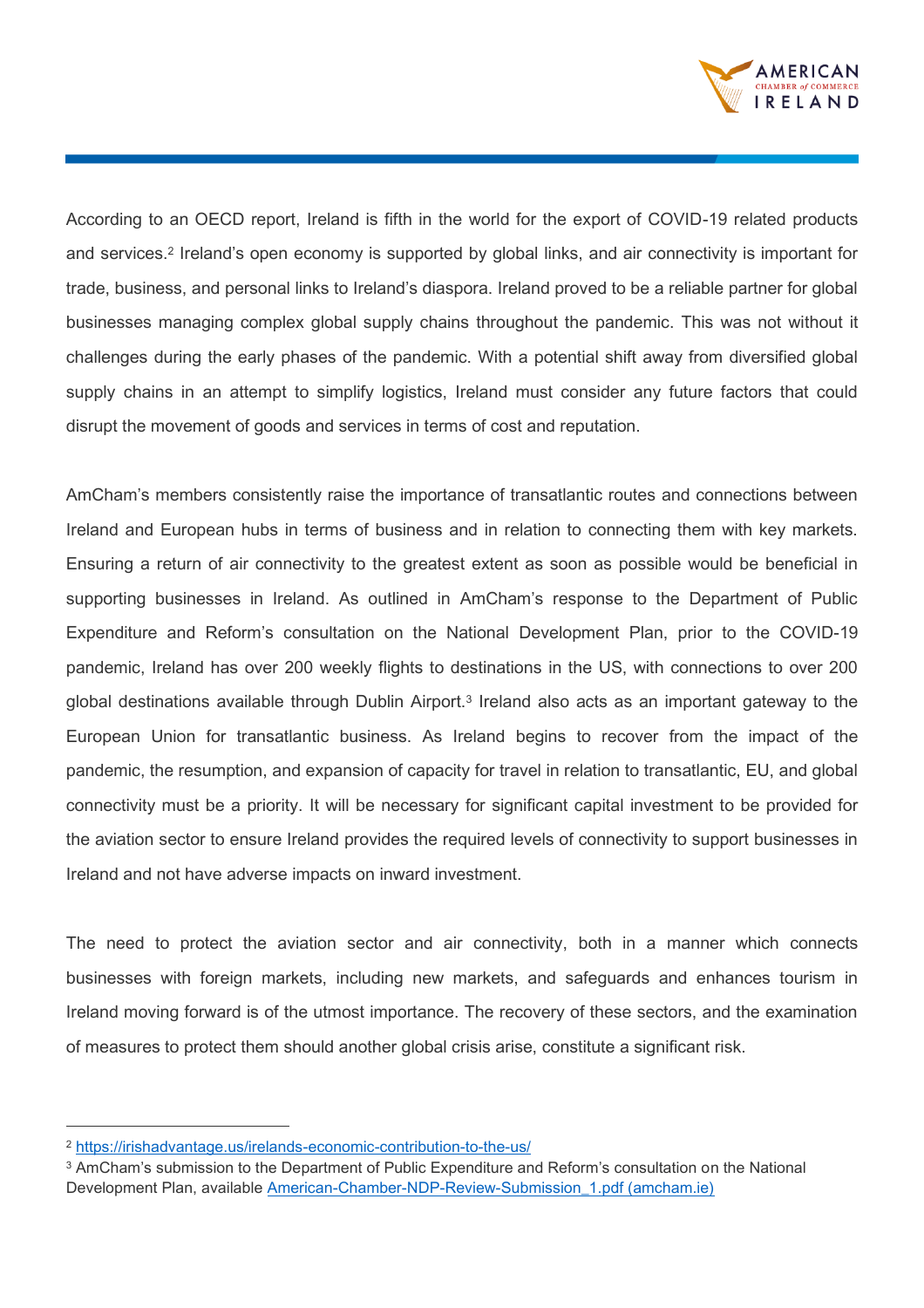

### Question 2: Are any of the risks listed not significant enough to warrant inclusion? Please limit your word count to 500 words.

#### 3.2 Changes to the international tax and financial system

As outlined in the draft National Risk Assessment, multinationals contribute circa 80% of total corporation tax. AmCham is of the view that it is important that Ireland factor the implications of international tax changes into its overall fiscal policy. Ireland must ensure its domestic tax regime remains competitive in attracting inward investment following the implementation of any agreed international tax changes by revamping the R&D tax credit and enhancing domestic tax offerings to ensure flexibility, while aligning with international changes. Companies choose to locate in Ireland for many reasons including Ireland's track record of operational excellence, high quality of life, and rich talent pool. It is important, in AmCham's view, that these factors are protected and built upon.<sup>4</sup>

#### A flexible education system to nurture digitalisation and the knowledge economy

AmCham is of the view that the risk posed by not closing the research and development gap is of such significance to warrant coming under its own heading. As outlined in AmCham's pre-budget submission, AmCham is concerned that not closing the research and development gap will leave Ireland at a disadvantage in relation to its ability to attract new inward investment into the domestic economy and this is of particular importance in the context of proposed changes to the international tax system.<sup>5</sup>

#### 5.1 Climate change

AmCham fully supports the Government's commitments to transition to a carbon neutral economy by 2050. AmCham welcomes the acknowledgment of climate and sustainability risks in the draft National Risk Assessment, particularly as many of our members are aligned to more ambitious sustainability targets. However, in addressing risks associated with climate changes and sustainability, AmCham is of the view that it is important to ensure there are supports in place for businesses, and members of the workforce in adopting new, greener technologies and upskilling. The development of infrastructure,

<sup>4</sup> AmCham's Report 'Building Bridges Better'

<sup>5</sup> AmCham's Budget 2020 Submission, 'Next Century Ireland, available: [Final-2022-AmCham-IRL-Pre-Budget-](https://www.amcham.ie/getattachment/ae263e99-c107-495d-b0ab-d1da96ec8f91/Final-2022-AmCham-IRL-Pre-Budget-Submission-(2).pdf.aspx?ext=.pdf)[Submission-\(2\).pdf.aspx](https://www.amcham.ie/getattachment/ae263e99-c107-495d-b0ab-d1da96ec8f91/Final-2022-AmCham-IRL-Pre-Budget-Submission-(2).pdf.aspx?ext=.pdf)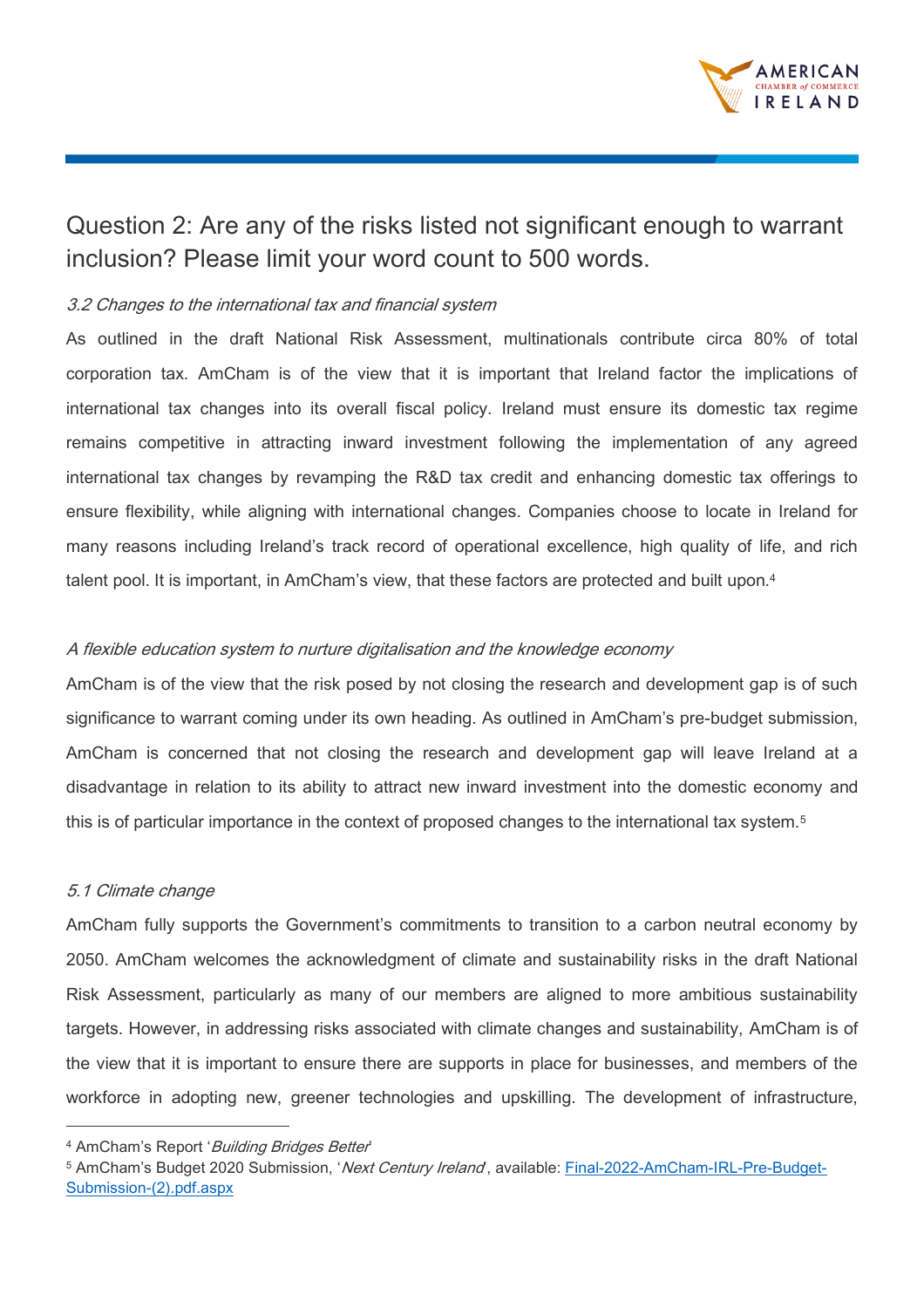

particularly regarding the capacity of the energy grid and of water infrastructure, to support the Government's ambitions, and RDI supports to assist in developing greener solutions are important challenges in this context.

#### 3.5 Labour shortages and capacity constraints

The draft National Risk Assessment rightly addresses the challenges posed by skills shortages and issues related to the planning system in this section, while also addressing the impact of shortages of affordable housing in section 4.2. AmCham also commends the scale and ambition of the Government's Housing for All Plan to tackle the accommodation crisis.

AmCham is of the view that the draft report should further expand on the challenges posed by the uncertainty which exists in the Irish planning system relating to timelines and the advancement of the planning process following an application. The presence of US companies in Ireland is partly visible through the scale of investment which has delivered some of the world's most advanced manufacturing facilities, supported by world class teams, and developing world-class talent. However, similar facilities in other jurisdictions can be completed in the timeframe it takes for the planning process to conclude in Ireland.

Question 3: Given some risks materialised recently, for example COVID-19, what learnings could be incorporated into the National Risk Assessment to improve the process in the future? Please limit your word count to 500 words.

#### 4.5 Digital Exclusion

AmCham believes that the risks identified in this section would be better captured by a broader heading to better reflect the risks posed to Ireland in relation to digitisation measures. AmCham believes that the need for increasing digitisation of public services, and the streamlining of access to such services by individuals and businesses should be addressed as a risk in this section. This is particularly the case given that, during Covid-19, both businesses and individuals needed to access public services and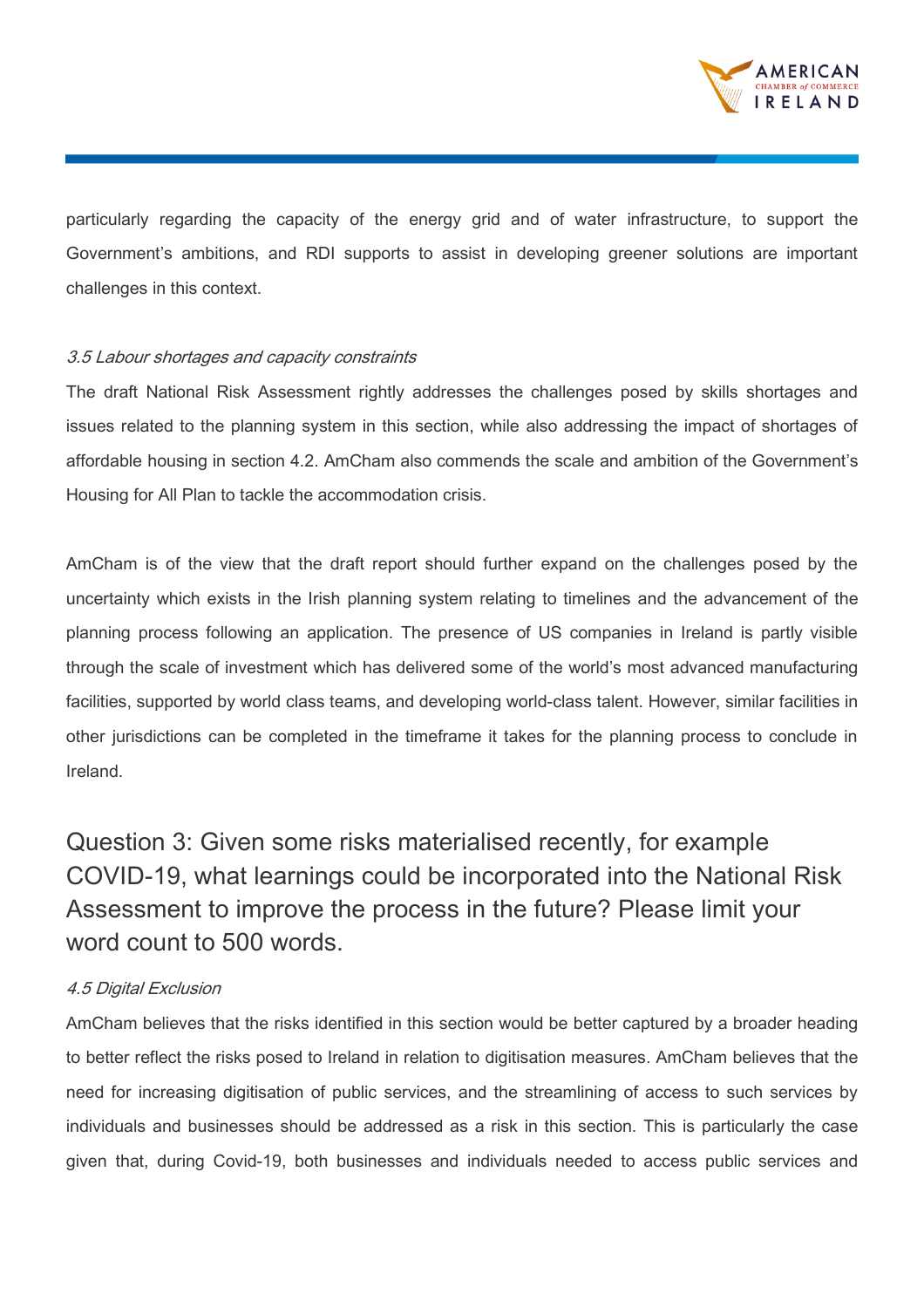

supports digitally. Advancements made during the pandemic should be built upon to future-proof access to public services. The utilisation of a public-cloud first policy would be beneficial in this regard.<sup>6</sup>

As outlined in the AmCham's pre-budget submission, Ireland's visa/permit system could benefit from increasing digitalisation, building upon the digital measures introduced during the pandemic.<sup>7</sup> Increasing digitalisation of the visa/permit system would assist in ensuring Ireland remains an attractive and accessible place for those re-locating here for work as well as for their families, and it would be beneficial in addressing risks related to the attraction of talent during times where the mobility of people may be adversely impacted. Section 4.3 Migration and integration of the draft report acknowledges that "Ireland has long depended on migrants to alleviate shortages in the tightest sectors of the labour market", and a digitalisation of the visa/permit system would be beneficial in streamlining the immigration system.

#### 6.3 Cybersecurity

Awareness of the importance of cybersecurity has become more prevalent during the Covid-19 pandemic, especially as businesses and the public sector have moved to an increasingly virtual working environment, utilising digital and cloud-based technologies to a greater extent than before. Cybersecurity advancements are a prerequisite for the digitalisation of public services. The cyberattack on the health service in Ireland has highlighted how vulnerabilities which exist in relation to cybersecurity must be efficiently and effectively addressed. Key to this will be the continued support of the National Cyber Security Centre (NCSC), including the provision of significant funding and resources. AmCham has outlined our view as to a comprehensive roadmap to make Ireland a global centre of cyber excellence, and in doing so address cybersecurity related risks in our Report "The Strongest Link in the Chain: Ireland's Global Cyber Security Leadership".<sup>8</sup>

<sup>&</sup>lt;sup>6</sup> AmCham's Budget 2020 Submission, 'Next Century Ireland'

<sup>&</sup>lt;sup>7</sup> AmCham's Budget 2020 Submission, 'Next Century Ireland'

<sup>8</sup> AmCham's Report "The Strongest Link in the Chain: Ireland's Global Cyber Security Leadership",

available: [AmCham-Ireland-The-Strongest-Link-in-the-Chain-Ireland-s-Global-Cyber-Security-Leadership.pdf.aspx](https://www.amcham.ie/getattachment/555c3301-643a-4a90-b05f-5bf05a966cb1/AmCham-Ireland-The-Strongest-Link-in-the-Chain-Ireland-s-Global-Cyber-Security-Leadership.pdf.aspx?ext=.pdf)